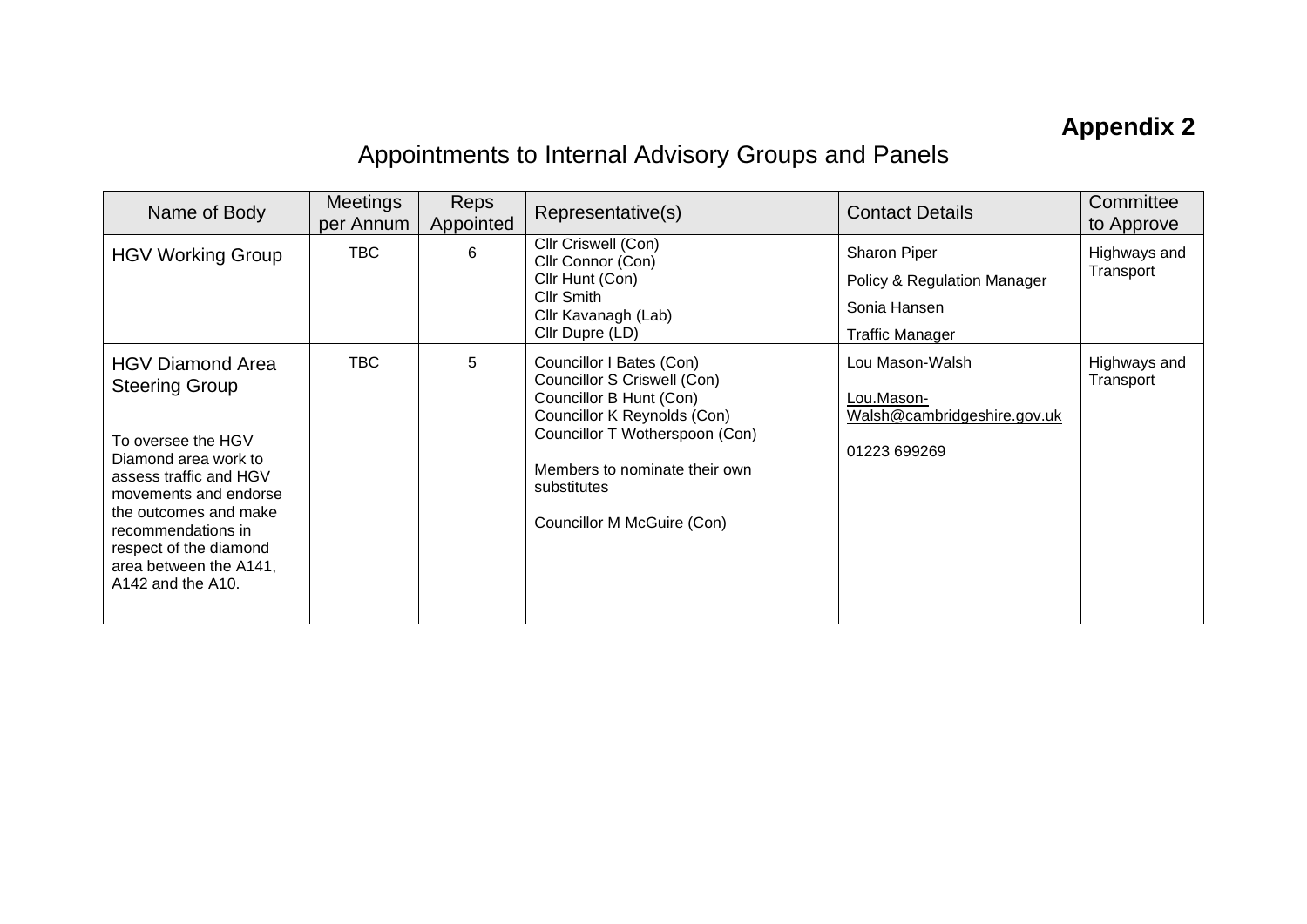| Name of Body                                                                                                                                                                                                                           | <b>Meetings</b><br>per Annum | Reps<br>Appointed      | Representative(s)                                                                                                                                                                 | <b>Contact Details</b>                                                                        | Committee<br>to Approve   |
|----------------------------------------------------------------------------------------------------------------------------------------------------------------------------------------------------------------------------------------|------------------------------|------------------------|-----------------------------------------------------------------------------------------------------------------------------------------------------------------------------------|-----------------------------------------------------------------------------------------------|---------------------------|
| Highways and<br><b>Improvement Panels</b><br>Established to consider<br>and make<br>recommendations to the<br>Highways and<br>Infrastructure Committee<br>on the allocation of funds<br>for locally led minor<br>highway improvements. |                              |                        | See listings below -<br>Previous appointments listed                                                                                                                              | Josh Rutherford (City & South)<br>Anna Chylinska-Derkowska<br>(Hunts)<br>TBC (Fenland & East) | Highways and<br>Transport |
| East Cambridgeshire<br><b>LHI Panel</b>                                                                                                                                                                                                |                              | 6<br>(subs<br>allowed) | Councillor D Ambrose Smith (Con)<br>Councillor A Bailey (Con)<br>Councillor L Dupre (LD)<br>Councillor M Goldsack (Con)<br>Councillor B Hunt (Con)<br>Councillor J Schumann (Con) |                                                                                               | Highways and<br>Transport |
| <b>Fenland Rural LHI Panel</b>                                                                                                                                                                                                         |                              | 6<br>(subs<br>allowed) | Councillor D Connor (Con)<br>Councillor S Count (Con)<br>Councillor J Gowing (Con)<br>Councillor S Hoy (Con)<br>Councillor S King (Con)<br>Councillor S Tierney (Con)             |                                                                                               | Highways and<br>Transport |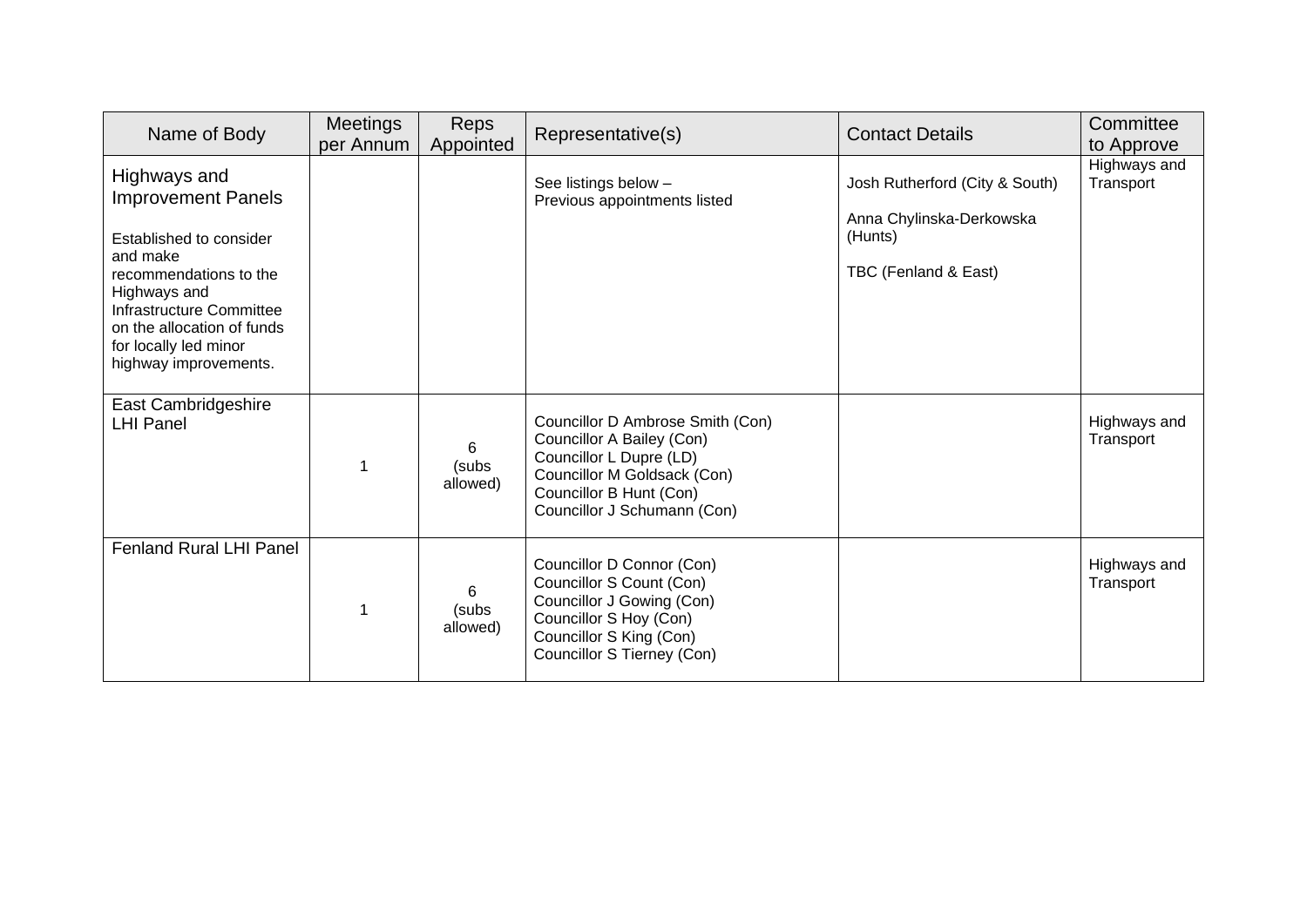| Name of Body                                                                                                                                                                                                                                                  | Meetings<br>per Annum | Reps<br>Appointed                   | Representative(s)                                                                                                                                                                                              | <b>Contact Details</b>                                                                                    | Committee<br>to Approve   |
|---------------------------------------------------------------------------------------------------------------------------------------------------------------------------------------------------------------------------------------------------------------|-----------------------|-------------------------------------|----------------------------------------------------------------------------------------------------------------------------------------------------------------------------------------------------------------|-----------------------------------------------------------------------------------------------------------|---------------------------|
| Huntingdonshire LHI<br>Panel                                                                                                                                                                                                                                  |                       | $\overline{7}$<br>(subs<br>allowed) | Councillor S Bywater (Con)<br>Councillor S Criswell (Con)<br>Councillor P Downes (LD)<br>Councillor I Gardener (Con)<br>Councillor M McGuire (Con)<br>Councillor T Sanderson (Ind)<br>Councillor G Wilson (LD) |                                                                                                           | Highways and<br>Transport |
| South Cambridgeshire<br><b>LHI Panel</b>                                                                                                                                                                                                                      |                       | 6<br>(subs<br>allowed)              | Councillor H Batchelor (LD)<br>Councillor R Hickford (Con)<br>Councillor D Jenkins (LD)<br>Councillor S Kindersley (LD)<br>Councillor M Smith (Con)<br>Councillor T Wotherspoon (Con)                          |                                                                                                           | Highways and<br>Transport |
| <b>Cambridge City LHI</b><br>Panel                                                                                                                                                                                                                            |                       | 6<br>(subs<br>allowed)              |                                                                                                                                                                                                                |                                                                                                           | Highways and<br>Transport |
| King's Dyke Member<br><b>Advisory Group</b><br>To oversee the continued<br>development and delivery<br>of the Scheme and provide<br>a forum for key issues to<br>be considered. The group<br>comprises stakeholders,<br>local County and District<br>Members. | 4                     | 1                                   | Councillor D Connor (Con)                                                                                                                                                                                      | Lee Baldry<br>Team Leader Highway Projects<br>Lee.baldry@cambridgeshire.gov<br><u>.uk</u><br>01223 729136 | Highways and<br>Transport |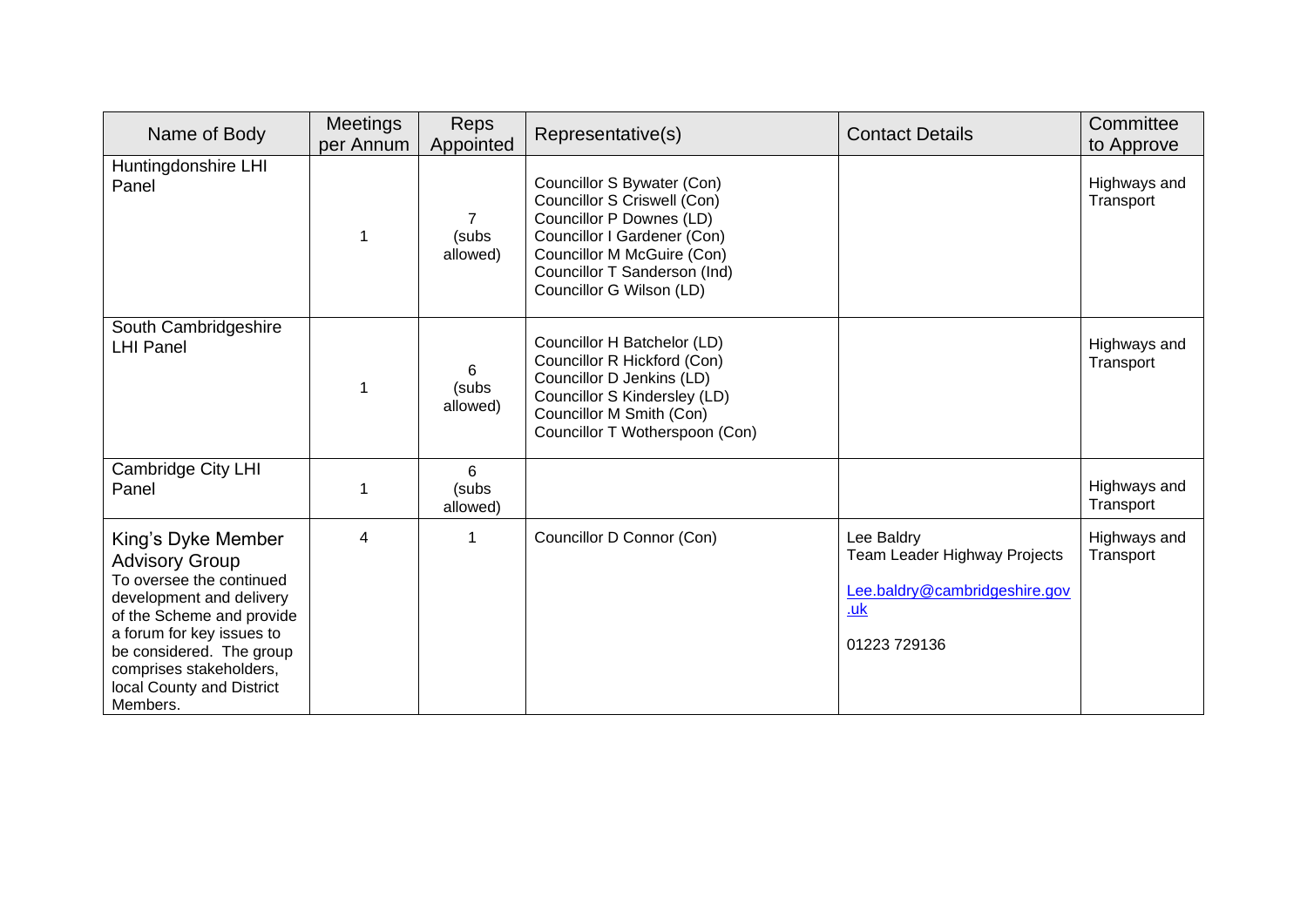| Name of Body                                                                                                                                                                                                                                                                                                                                                                                      | <b>Meetings</b><br>per Annum | <b>Reps</b><br>Appointed | Representative(s)                                                                                           | <b>Contact Details</b>                                                                                                                                     | Committee<br>to Approve   |
|---------------------------------------------------------------------------------------------------------------------------------------------------------------------------------------------------------------------------------------------------------------------------------------------------------------------------------------------------------------------------------------------------|------------------------------|--------------------------|-------------------------------------------------------------------------------------------------------------|------------------------------------------------------------------------------------------------------------------------------------------------------------|---------------------------|
| March Area Transport<br><b>Study Steering Group</b><br>To assist in the review and<br>development of schemes<br>identified by the March<br>Area Transport Study.                                                                                                                                                                                                                                  | <b>TBC</b>                   | $\overline{2}$           | Councillor French (Con)<br><b>Councillor Gowing (Con)</b><br>Substitute -<br><b>Councillor Connor (Con)</b> | <b>Steve Newby</b><br>Steve.Newby@cambridgeshire.<br>gov.uk<br>01223 699811<br><b>Matt Bowles</b><br>Matt.bowles@cambridgeshire.g<br>ov.uk<br>01223 706722 | Highways and<br>Transport |
| <b>Transport Strategy for</b><br><b>Fenland Member</b><br><b>Steering Group</b><br>The Transport Strategy for<br>Fenland will form part of<br>the suite of district-wide<br>transport strategies which<br>support the Local<br>Transport Plan (LTP) for<br>Cambridgeshire. It will<br>seek to outline a transport<br>vision and emerging<br>transport infrastructure<br>requirements for Fenland. | 4                            | $\overline{2}$           | Councillor D Connor (Con)<br>Councillor J Gowing (Con)                                                      | James Barwise<br>James.Barwise@cambridgeshir<br>e.gov.uk<br>01223 703522                                                                                   | Highways and<br>Transport |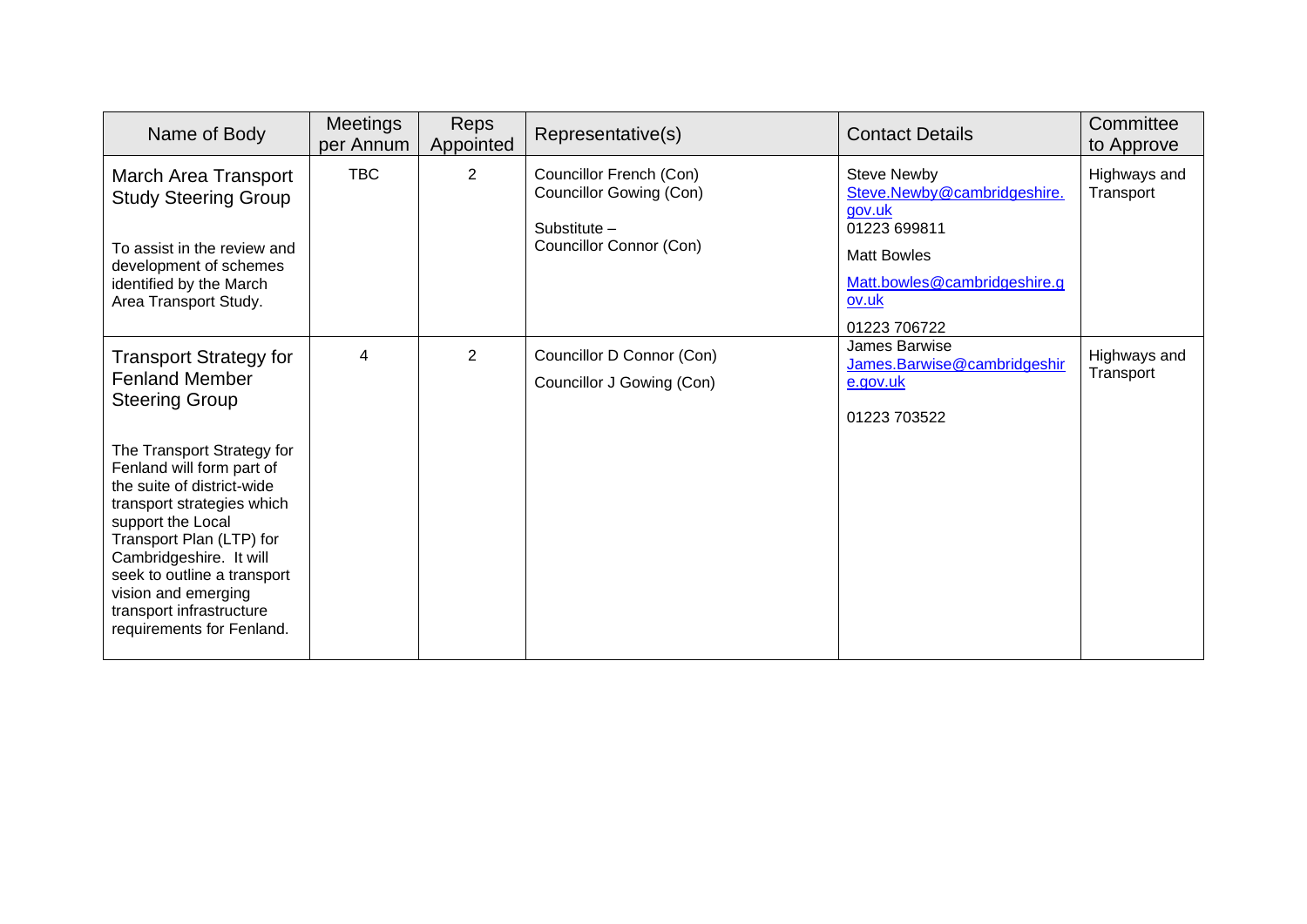| Name of Body                                                                                                                                                                                                                                                                       | Meetings<br>per Annum | Reps<br>Appointed | Representative(s)                                                                                                                                                              | <b>Contact Details</b>                                                                                 | Committee<br>to Approve   |
|------------------------------------------------------------------------------------------------------------------------------------------------------------------------------------------------------------------------------------------------------------------------------------|-----------------------|-------------------|--------------------------------------------------------------------------------------------------------------------------------------------------------------------------------|--------------------------------------------------------------------------------------------------------|---------------------------|
| <b>Transport Strategy</b><br>Huntingdonshire<br><b>Member Steering</b><br>Group<br>To assist in the review and<br>development of the<br>Huntingdonshire Transport<br>Strategy.                                                                                                     | 4                     | 4                 | Councillor I Bates (Con)<br>Councillor S Criswell (Con)<br>Councillor R Fuller (Con)<br>Councillor T Sanderson (Con)<br>Two subs to be appointed<br>Councillor M McGuire (Con) | James Barwise<br>James.Barwise@cambridgeshir<br>e.gov.uk<br>01223 703522                               | Highways and<br>Transport |
| <b>Wisbech Access</b><br><b>Strategy Member</b><br><b>Advisory Group</b><br>Growth Deal Funding of £1<br>million has been allocated<br>to the Wisbech Access<br>Strategy, with a further<br>£10.5 million conditional<br>upon delivery of an<br>acceptable package of<br>measures. | 6                     | $\overline{2}$    | Councillor S Hoy (Con)<br>Councillor S Tierney (Con)                                                                                                                           | David Mitchell<br>Interim MID Team Manager<br>david.mitchell@cambridgeshire.<br>gov.uk<br>01223 706805 | Highways and<br>Transport |